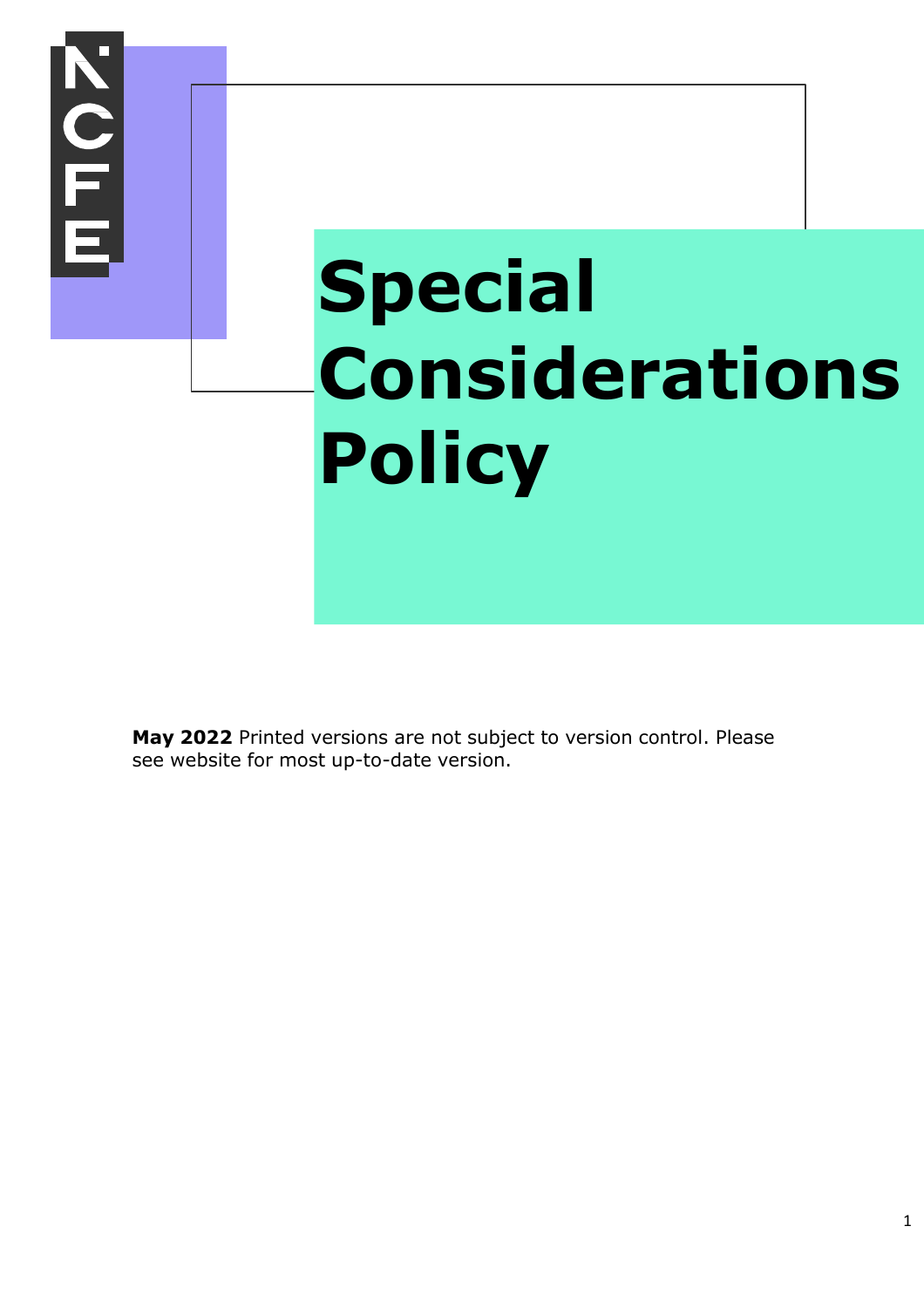

# **Table of Contents**

| 3.3 Which requests are not eligible for special consideration? 11        |  |
|--------------------------------------------------------------------------|--|
|                                                                          |  |
| 3.5 Timescales for submitting a special consideration request 12         |  |
|                                                                          |  |
| Section 4: Processes and timescales regarding special considerations  14 |  |
|                                                                          |  |
|                                                                          |  |
|                                                                          |  |
|                                                                          |  |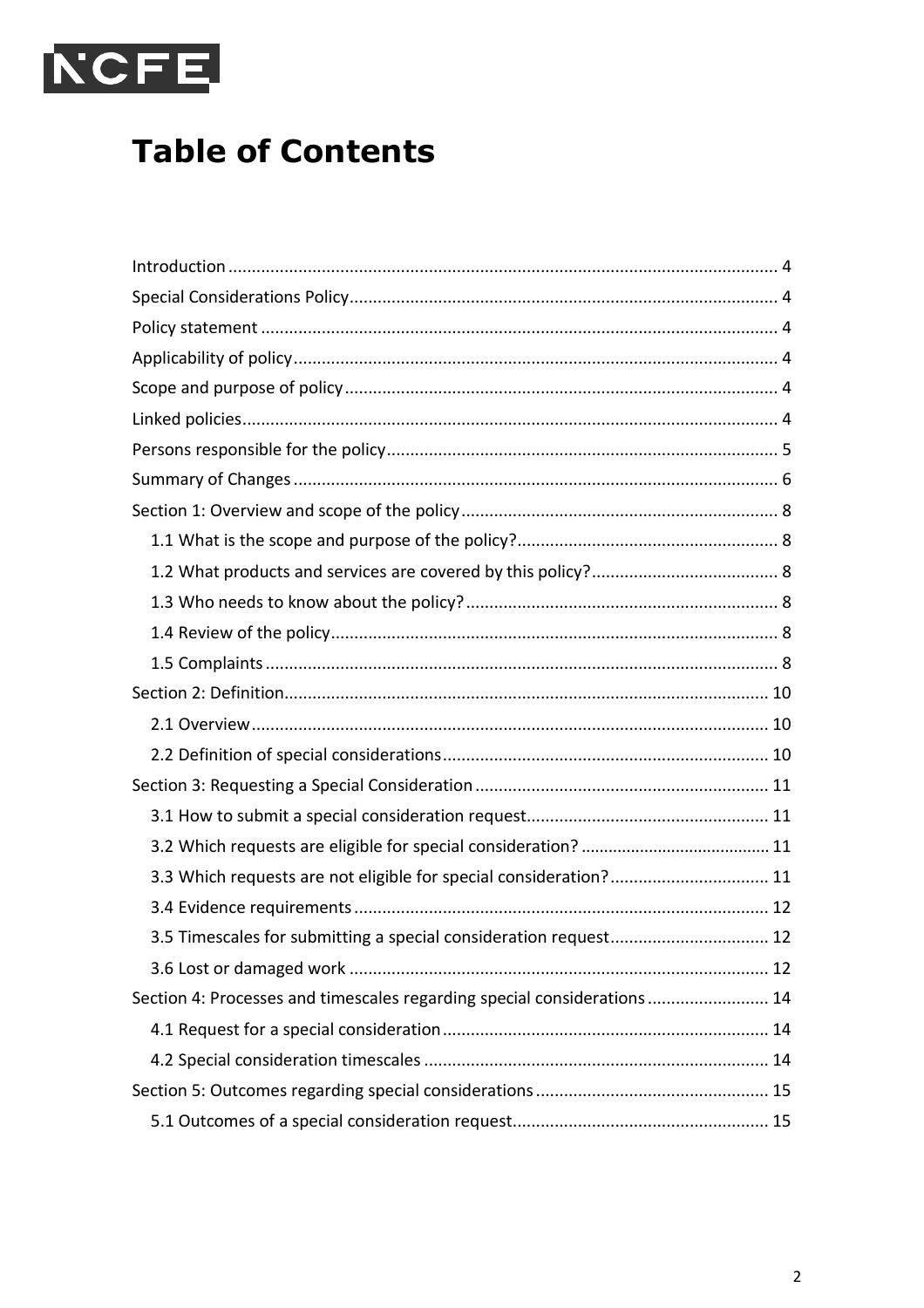

| 5.2 Reviewing a Learner's performance - Learner present for the external           |  |
|------------------------------------------------------------------------------------|--|
| 5.3 Reviewing a Learner's performance - Qualifications where eligible learners can |  |
| 5.4 Learners who are absent from a timetabled external assessment for              |  |
|                                                                                    |  |
|                                                                                    |  |
|                                                                                    |  |
|                                                                                    |  |
|                                                                                    |  |
|                                                                                    |  |
|                                                                                    |  |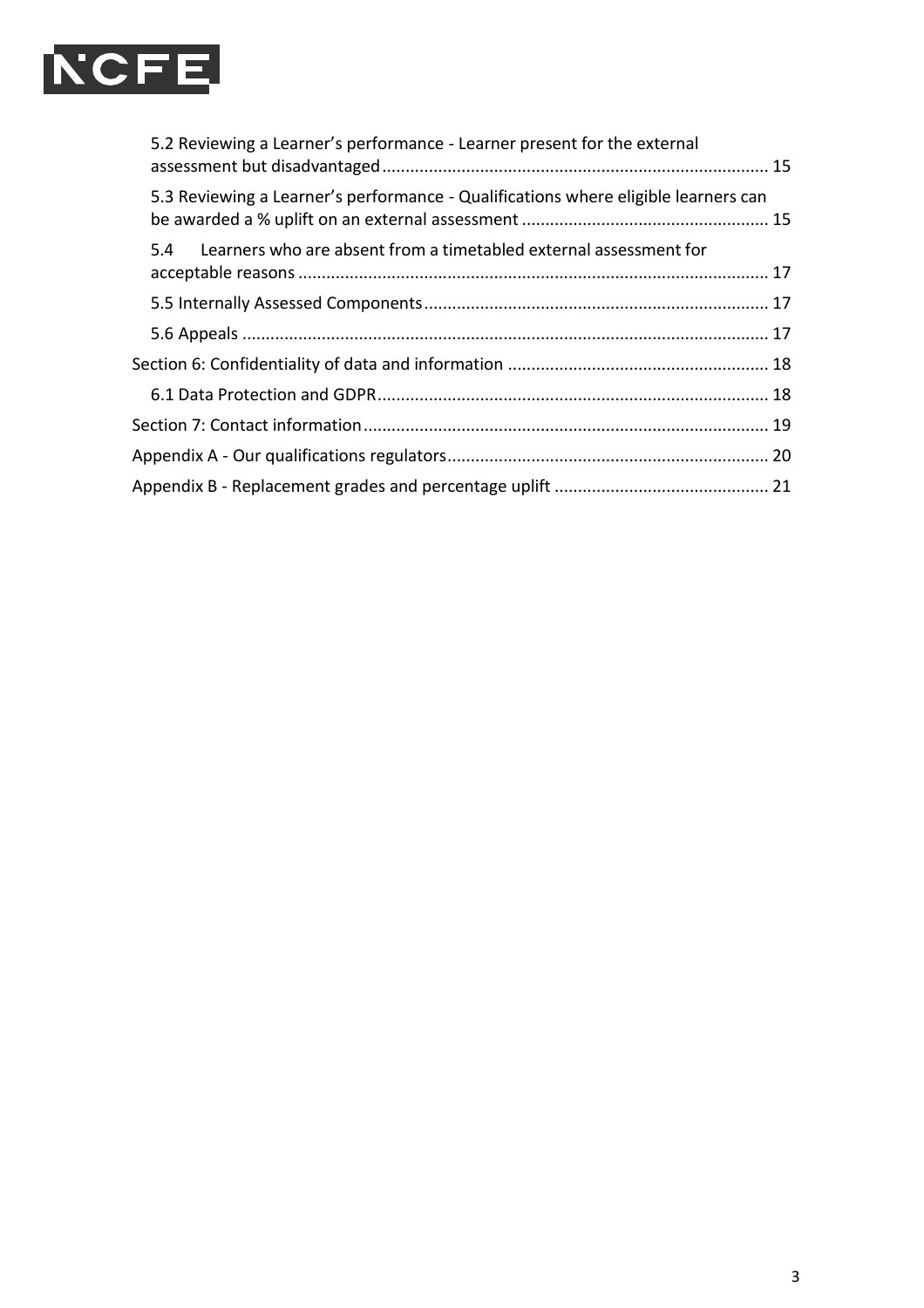<span id="page-3-0"></span>

### **Introduction**

### <span id="page-3-1"></span>**Special Considerations Policy**

| Date approved        | May 2022                                     |
|----------------------|----------------------------------------------|
| Approved by          |                                              |
| Review date          | May 2023                                     |
| Responsible Manager  | <b>Head of Quality Assurance</b>             |
| Responsible Director |                                              |
| Accessible to        | Colleagues, External Stakeholders, Customers |

### <span id="page-3-2"></span>**Policy statement**

This policy sets out NCFE's framework for dealing with special considerations requests, by outlining the processes and procedures for our customers.

### <span id="page-3-3"></span>**Applicability of policy**

This policy applies to:

- NCFE Awarding Organisation
- external stakeholders, including our customers
- any future business units or subsidiaries.

### <span id="page-3-4"></span>**Scope and purpose of policy**

The policy relates to all Awarding operations within and across the NCFE Group. The policy forms part of NCFE's Quality Assurance arrangements by allowing our customers, on behalf of a learner, to submit a special considerations request.

### <span id="page-3-5"></span>**Linked policies**

This policy should be read in conjunction with:

- Appeals Policy
- Maladministration and Malpractice Policy
- Access Arrangements & Reasonable Adjustments Policy
- Complaints Procedure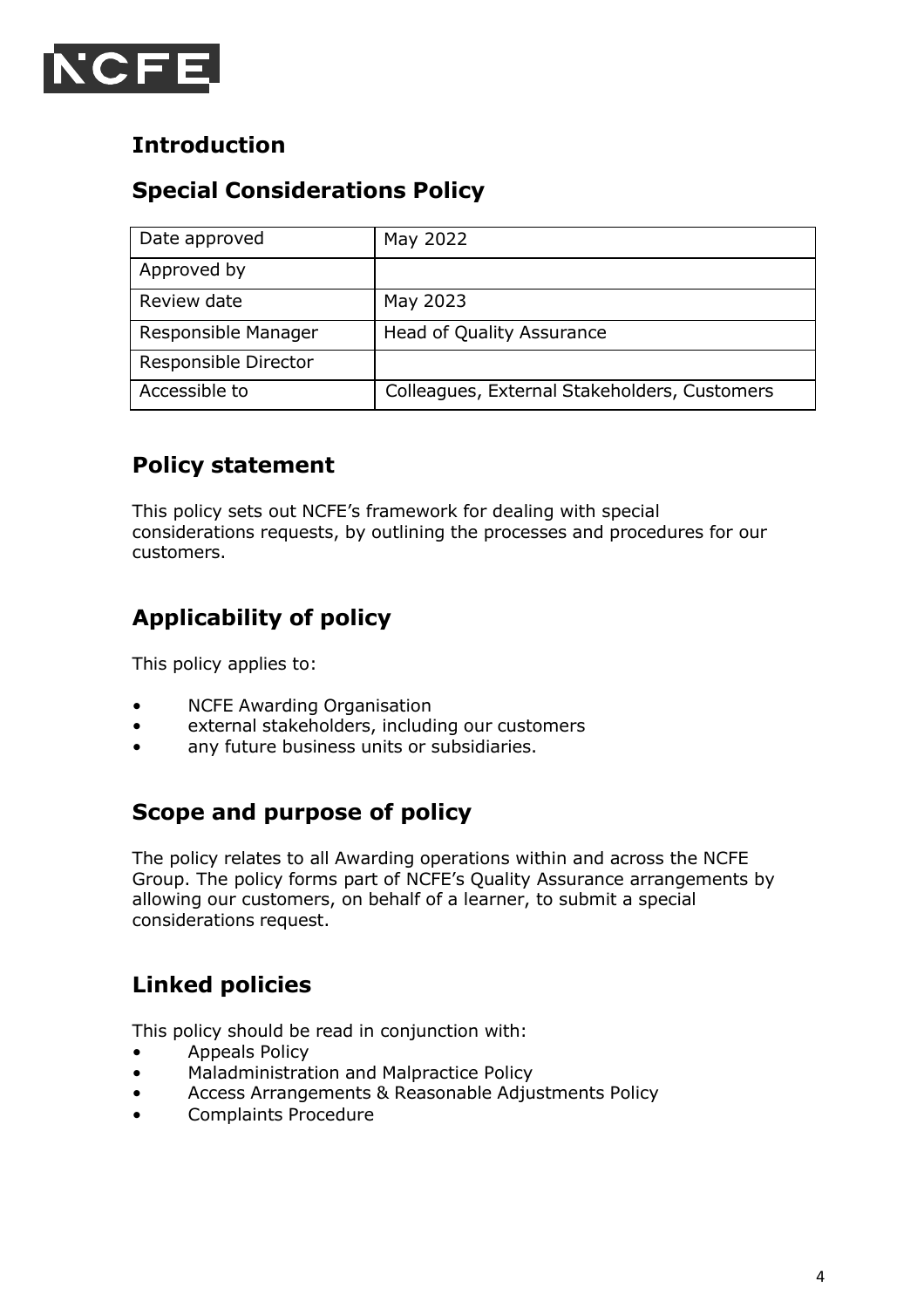

The Special Considerations Policy is located on our website [www.qualhub.co.uk.](http://www.qualhub.co.uk/)

## <span id="page-4-0"></span>**Persons responsible for the policy**

- Responsible Officer
- Head of Quality Assurance.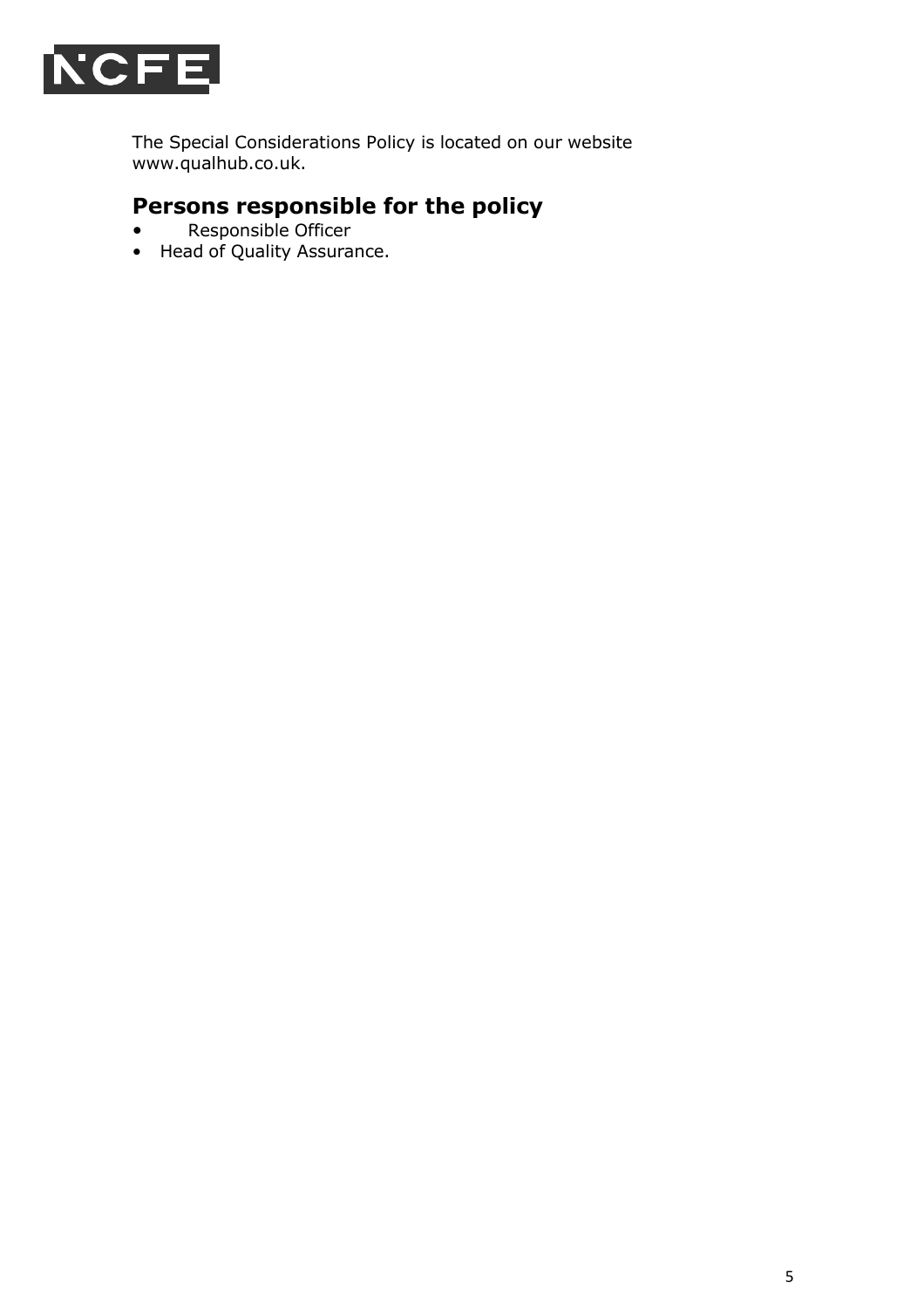<span id="page-5-0"></span>

### **Summary of Changes**

Previous version February 2021v2

| <b>Section</b> | <b>Previous version</b> | <b>New version</b>                                               |
|----------------|-------------------------|------------------------------------------------------------------|
| 5.4            |                         | Updated information around eligibility for an<br>estimated grade |
| Appendix B     |                         | Additional qualifications added                                  |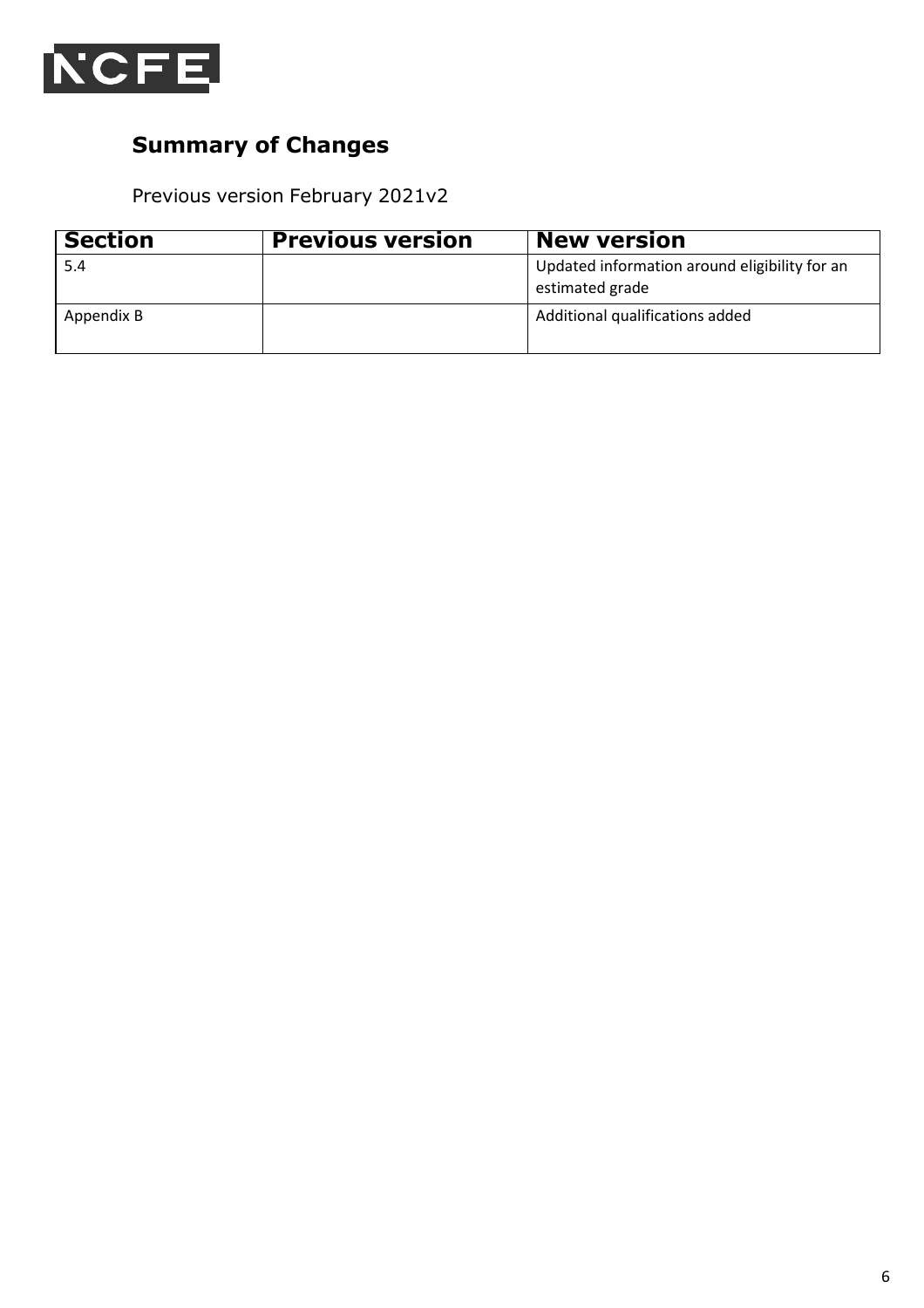<span id="page-6-0"></span>

### **Section 1: Overview and scope of the policy**

#### <span id="page-6-1"></span>**1.1 What is the scope and purpose of the policy?**

This policy is aimed at our customers, including learners, who are using NCFE products and services and who submit requests for special considerations.

The purpose of this policy is to:

- support centres with submitting a special consideration request to NCFE
- provide centres with details on the process we follow when reviewing a request and advising you of a decision

#### <span id="page-6-2"></span>**1.2 What products and services are covered by this policy?**

This policy covers the delivery of NCFE qualifications, which are subject to scrutiny and enforcement by our qualifications regulators (regulated qualifications), and unregulated products which are owned and / or accredited by NCFE. All NCFE products include those that may be offered and / or delivered under an NCFE-owned brand name (for example 'CACHE').

#### <span id="page-6-3"></span>**1.3 Who needs to know about the policy?**

The centre must make centre staff (including centre, satellite, sub contract centres or contractual staff) who are involved in the design, delivery, management, assessment and quality assurance of our products and your learners aware of, and familiar with the contents of the policy.

#### <span id="page-6-4"></span>**1.4 Review of the policy**

We review this policy regularly and may revise it as required in response to changes in legislation, changes in our practices, actions from our regulatory or external agencies, and / or in response to customer and stakeholder feedback.

This document is subject to revision and is maintained electronically. Electronic copies are version controlled, however printed copies are not subject to this control.

#### <span id="page-6-5"></span>**1.5 Complaints**

We have a separate complaints process which covers our centres' or learners' dissatisfaction with our products or services, other than those categories listed in Section 1.1 of this policy.

You can view our Complaints Procedure document via [www.qualhub.co.uk.](http://www.qualhub.co.uk/)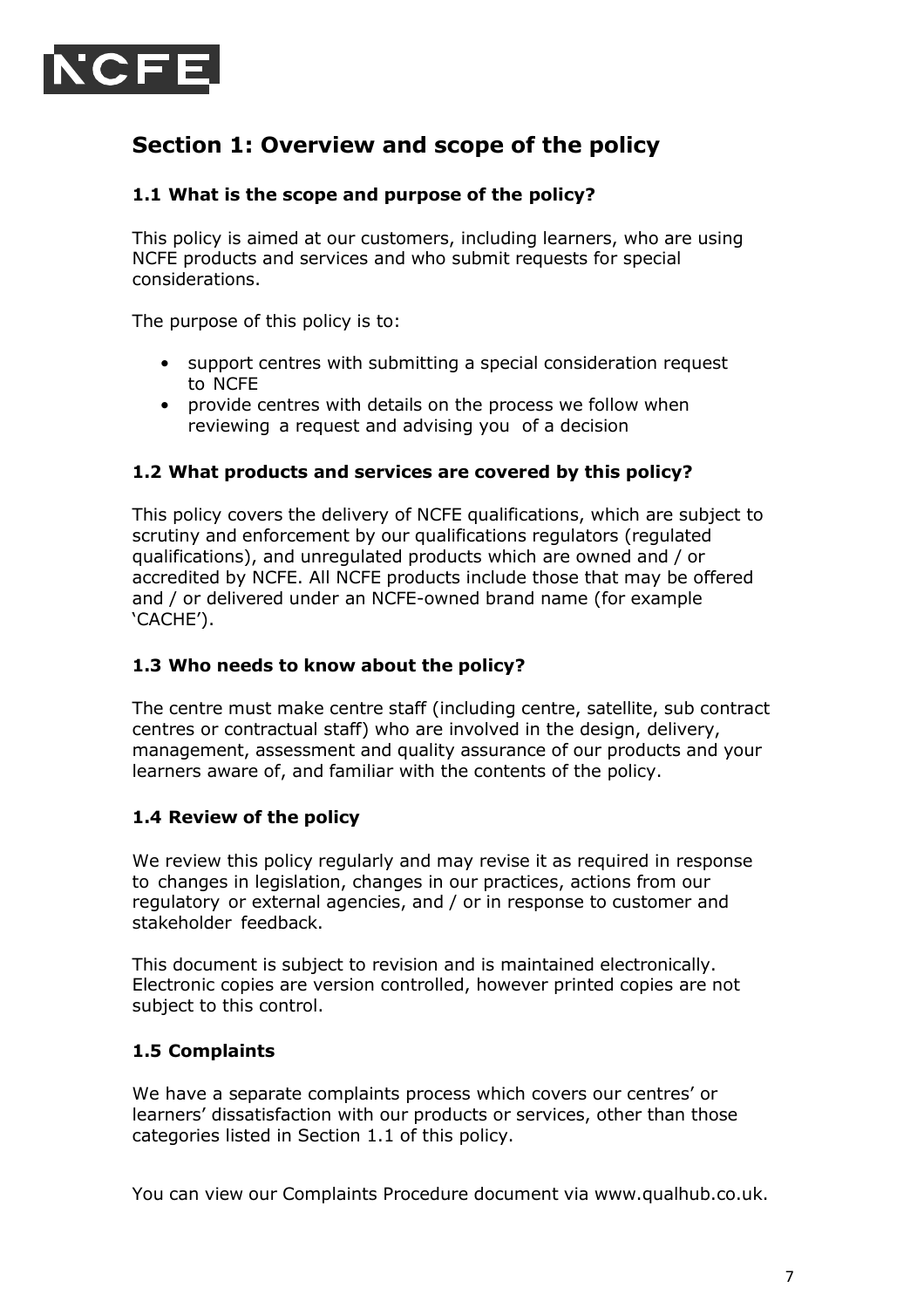<span id="page-7-0"></span>

### **Section 2: Definition**

#### <span id="page-7-1"></span>**2.1 Overview**

The Equality Act 2010 requires Awarding Organisations to make special considerations to ensure learners who have not been able to demonstrate their usual level of abilities at the time of an assessment, due to extenuating circumstances, illness or injury, as defined in the Act, are not placed at a substantial disadvantage in comparison to learners whose assessment performance has not been compromised.

The provision for special considerations are made to ensure that learners receive recognition of their achievement so long as the equity, validity, and reliability of the assessments can be assured. Such arrangements are neither concessions to make assessments easier for learners nor advantages to benefit the learners.

#### <span id="page-7-2"></span>**2.2 Definition of special considerations**

Special considerations can be applied after an assessment if there is a reason the learner may have been disadvantaged during the assessment. Reasons for special consideration could be temporary illness, injury or adverse circumstances which has impacted on the learner's ability to demonstrate their usual level of attainment at the time of the assessment.

Learners cannot enter a plea for special considerations for assessment solely on the grounds of disability or learning difficulty.

Special consideration should not give the learner an unfair advantage. The learner's result must reflect the learner's achievement in the assessment and not necessarily the learner's potential ability.

Special consideration may result in a small post-assessment adjustment to the mark of the learner. The size of the adjustment will depend on the circumstances during the assessment and will reflect the difficulty faced by the learner, but will always be a minor adjustment as to do more may jeopardise the standard.

Where an assessment requires a competence, criterion or standard to be met fully, or in the case of qualifications that confer a Licence to Practise, it may not be possible to apply special consideration. It may be more appropriate to offer the learner an opportunity to retake the assessment at a later date or to extend the assessment period so that the learner has more time to complete the assessment activity.

All learners regardless of their special consideration must still meet our minimum requirement for the award of a certificate.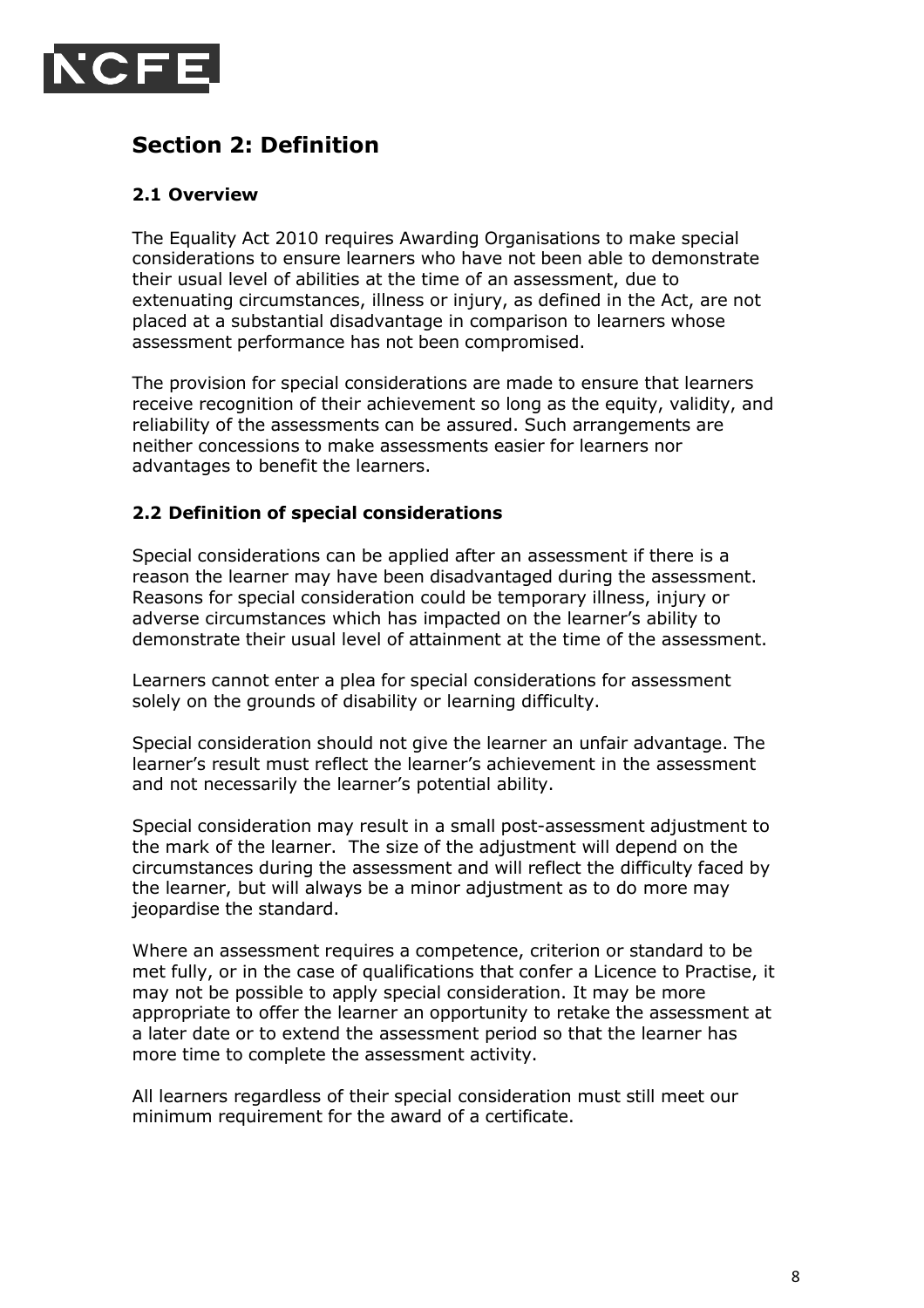<span id="page-8-0"></span>

### **Section 3: Requesting a Special Consideration**

#### <span id="page-8-1"></span>**3.1 How to submit a special consideration request**

To request a special consideration, please complete the appropriate form found on our website.

#### <span id="page-8-2"></span>**3.2 Which requests are eligible for special consideration?**

Learners may be eligible for special consideration if their ability at the time of the assessment has been affected by an event outside of their control. NCFE will review all applications on a case-by-case basis. The list below is neither exhaustive nor definitive, but we may accept the following:

- bereavement at the time of the assessment;
- temporary illness, accident or injury at the time of the assessment;
- domestic crisis which arises at the time of the assessment;
- serious disturbance arising during the assessment;
- an error or accidental event such as being supplied with the incorrect assessment paper, defective materials, or failure to conduct the assessment due to materials not arriving on time;

#### <span id="page-8-3"></span>**3.3 Which requests are not eligible for special consideration?**

The below list, whilst not exhaustive or definitive, details requests for special considerations which we will not accept:

- minor disturbance during the assessment, such as a mobile phone ringing or momentary distraction caused by another learner;
- long term illness, unless the illness manifests at the time of the assessment;
- bereavement which occurs more than six months before the assessment, unless there are any on-going implications as a result of the bereavement, such as a court case;
- general domestic inconveniences, such as moving house;
- lack of preparation on behalf of the centre. This includes staff shortages, lack of facilities, failure to adhere to assessment timetables or conducting the assessment at the correct time and/or place;
- personal arrangements, such as a wedding or holiday (this includes centre activities such as field trips);
- the consequences of committing a crime whereby formally charged;
- the consequences of being under the influence of alcohol or recreational drugs;
- failure to cover tasks or coursework as a result of the learner joining the class part way through;
- learning difficulties or a disability over and above those that a previously approved access arrangement or reasonable adjustment would have alleviated, unless this affects the learner at the time of the assessment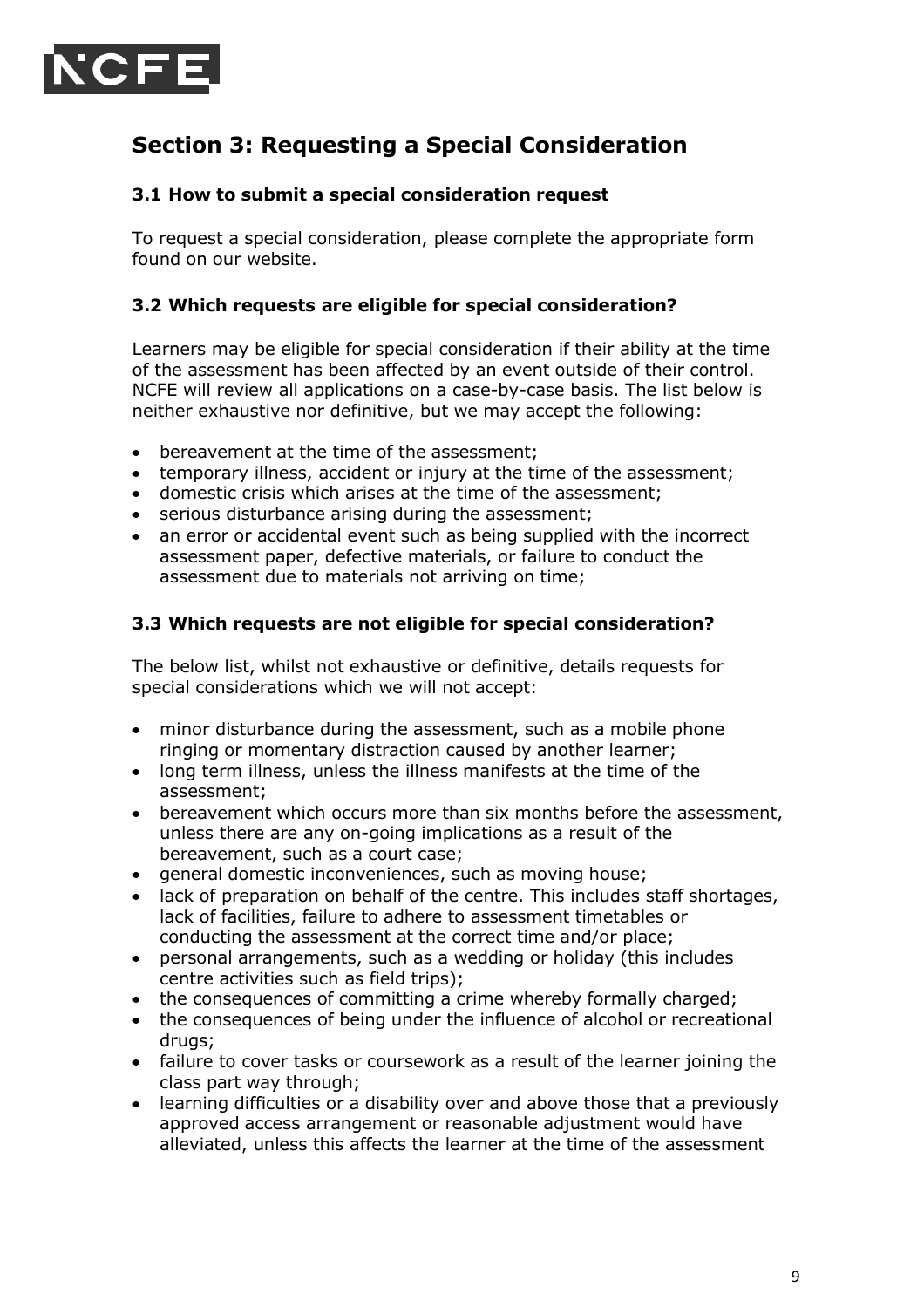

or where the disability exacerbates what would otherwise be a minor issue;

#### <span id="page-9-0"></span>**3.4 Evidence requirements**

Please retain all evidence and make it available to any of our authorised representatives who visit your centre, this includes: External Quality Assurers, External Verifiers, Quality Verifiers, Assessment Audit Advisors and Customer Quality Advisors.

In the case of an appeal, you must ensure that evidence to support a special consideration is retained for 3 months after you've been issued with the results of an assessment.

#### <span id="page-9-1"></span>**3.5 Timescales for submitting a special consideration request**

Regarding external assessment please submit your application as soon as possible after the assessment and no later than 5 working days after the assessment has taken place or the assessment window has closed. We may also accept special consideration requests for controlled / internal assessments. A request for a special consideration for a controlled / internal assessment should be raised at the earliest opportunity.

We can only accept requests for special consideration after the results of the assessment have been released in the following circumstances:

- the application has been overlooked at the centre and the oversight is confirmed by the Head of Centre
- medical evidence comes to light about a learner's condition, which demonstrates that the learner must have been affected by the condition at the time of the assessment, even though the problem revealed itself only after the assessment
- for on-screen assessments where results are immediately available.

#### <span id="page-9-2"></span>**3.6 Lost or damaged work**

The centre is responsible for learners' work until this has been confirmed by NCFE as part of the appropriate Quality Assurance process. Under the provision of special considerations the following information is for centres in relation to students' non externally assessed work which there is any issue in presenting evidence as per the expected qualification Quality Assurance process.

It must be noted that if the student is responsible for lost or damaged work the consequence of this negligence will not be eligible for special consideration and the centre will need to work with the student to generate appropriate evidence to be submitted for claiming grades. The same outcome applies in situations where qualifications have professional expectations attached to the studies.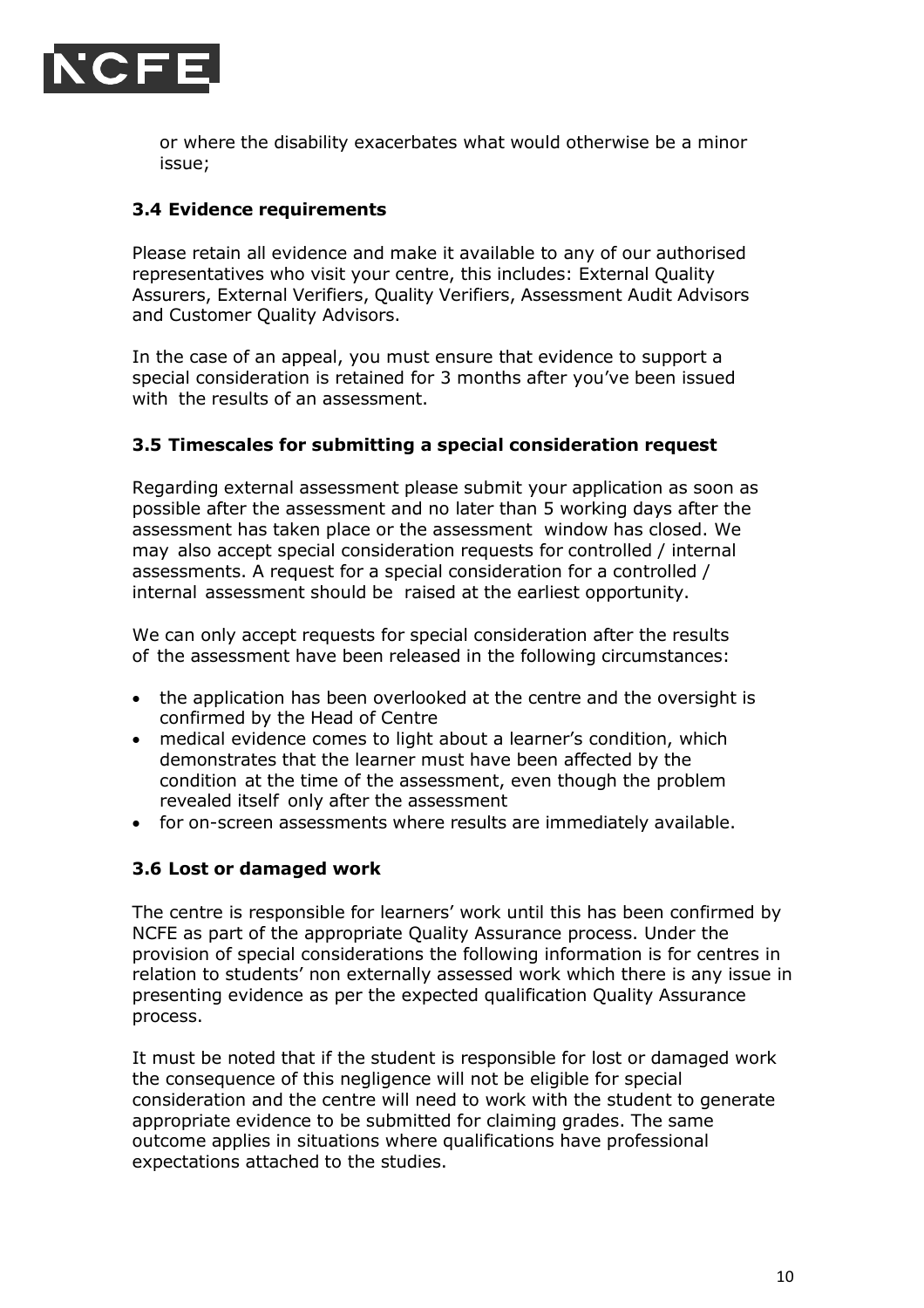

If the centre is responsible for lost or damage work, then the applicant completing the 'Notification of lost centre assessed work' form confirms the following:

- the centre is responsible for the loss or damage of the work
- every opportunity for the learner to re-take the assessment or produce final portfolio of evidence have been explored/exhausted
- that the work was either partially completed or fully completed before this was lost or damaged
- the evidence was completed under supervision at the centre to be able to verify the outcome of the student work
- they will supply partial work in the instance that only part of the sample is lost or damaged
- offsite student work is inaccessible and can confirm evidence of actual work quality and all avenues for accessing work have been exhausted

The form that must be completed is the 'notification of lost centre assessed work' available on 'QualHub' >Delivery and Learner Support > Forms. The form must be completed on an individual basis.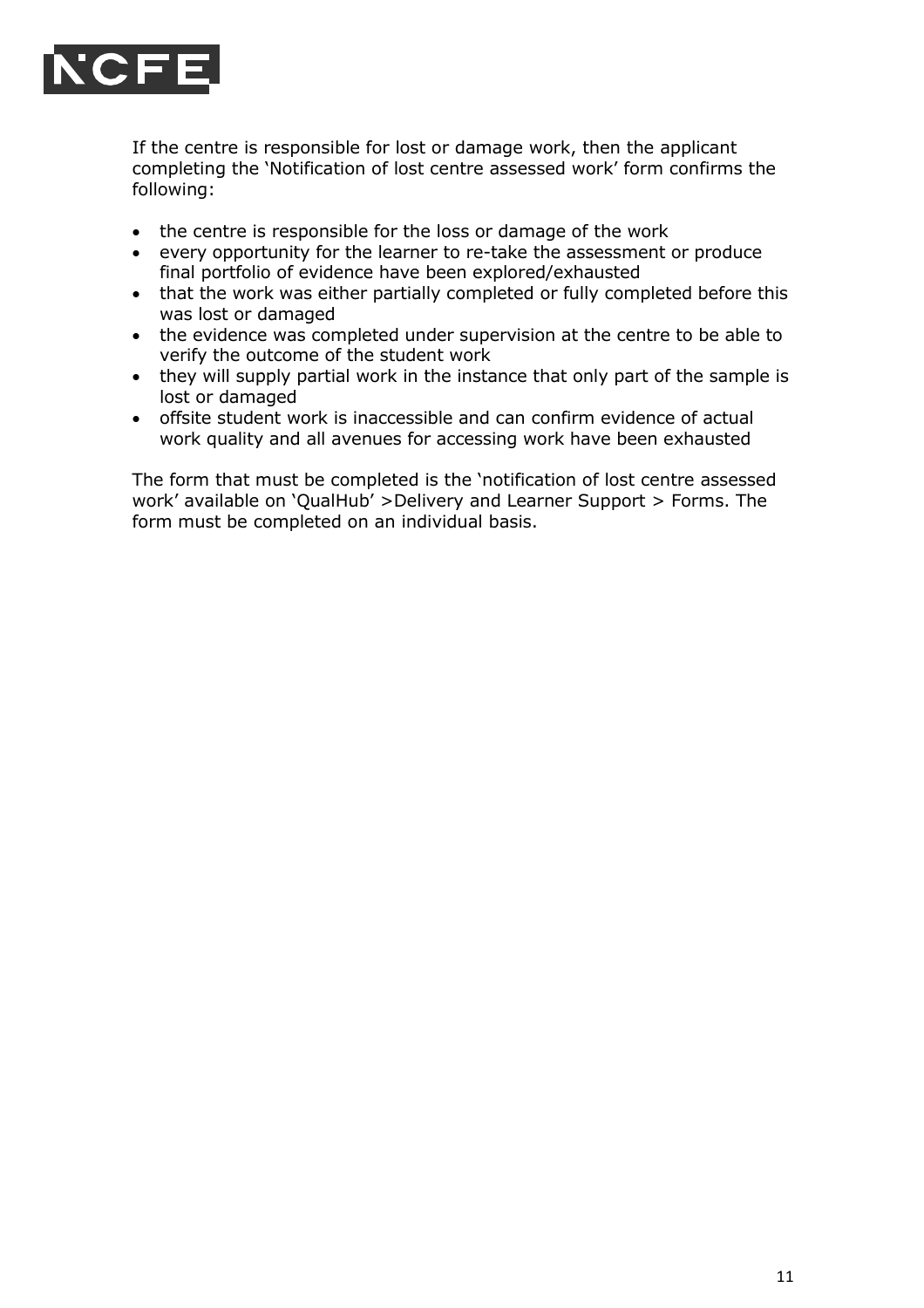<span id="page-11-0"></span>

### **Section 4: Processes and timescales regarding special considerations**

#### <span id="page-11-1"></span>**4.1 Request for a special consideration**

Once a request for a special consideration is received, NCFE will complete a review of the request and the evidence provided.

#### <span id="page-11-2"></span>**4.2 Special consideration timescales**

NCFE will aim to review your request within 5 working days of it being received. If this is not possible it will be acknowledged within 2 working days of receipt with notification provided of what action will be taken.

NCFE aims to conclude special consideration requests within 5 working days upon receipt of a fully completed request.

NCFE will inform you if these timescales cannot be adhered to for any reason.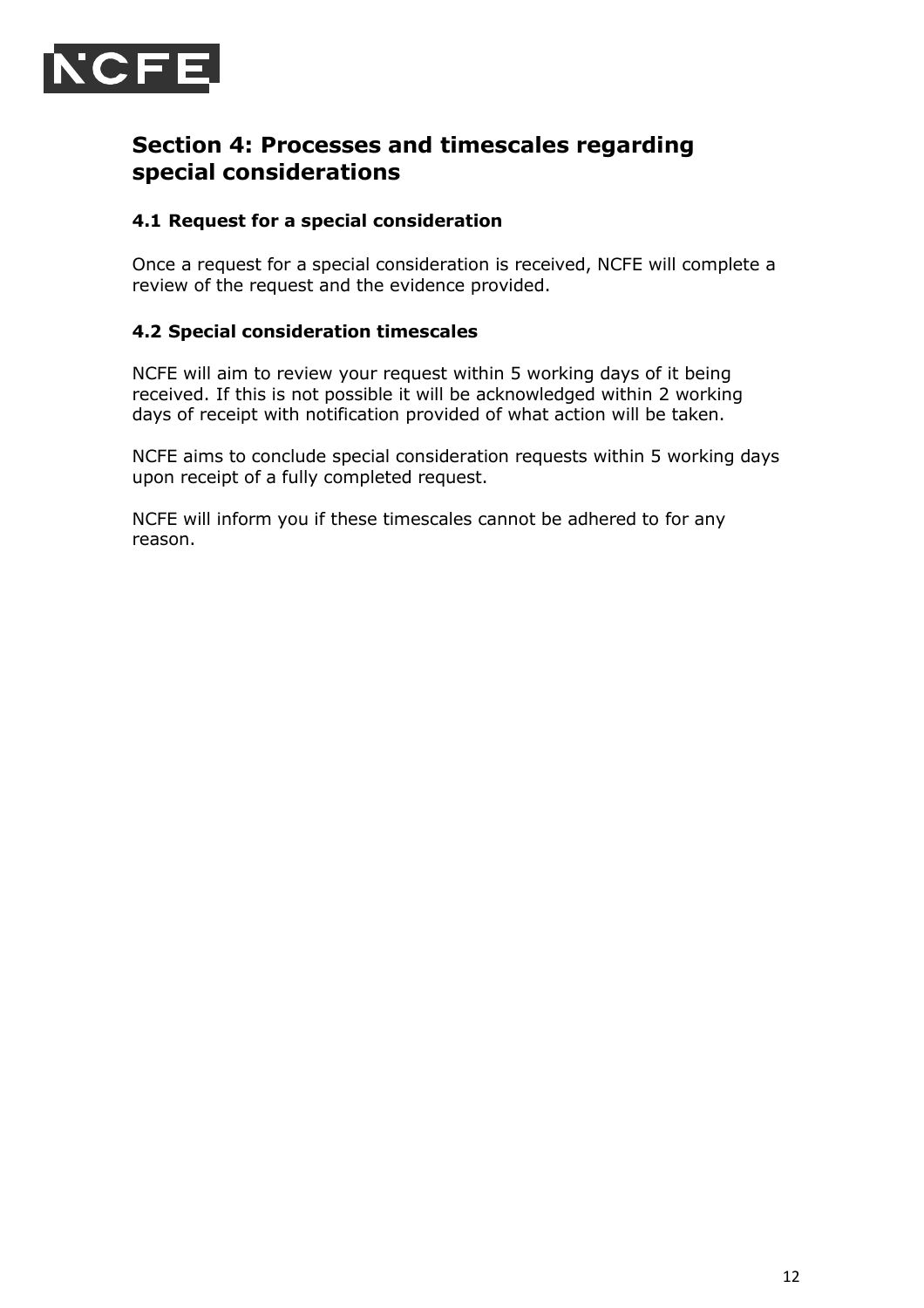<span id="page-12-0"></span>

### **Section 5: Outcomes regarding special considerations**

#### <span id="page-12-1"></span>**5.1 Outcomes of a special consideration request**

The outcome of a special consideration request could be:

- agreement to review the learner's performance considering available evidence
- rejection of your request based on investigation of the circumstances detailed in your request.

Please note that an approved application for a special consideration would not necessarily change a learner's result.

#### <span id="page-12-2"></span>**5.2 Reviewing a Learner's performance - Learner present for the external assessment but disadvantaged**

Where applicable, special consideration will normally be given by applying an allowance of additional marks to each component affected within a specification. The size of the allowance depends on the timing, nature and extent of the illness or misfortune. The maximum allowance given will be 5% of the total raw marks available in the component concerned, including coursework/non-examination assessment.

The decision made by NCFE will be based on various factors which may vary from one subject to another. These may include:

- the severity of the circumstances;
- the date of the external assessment in relation to the circumstances; and

the nature of the assessment, e.g. whether written papers are affected as opposed to coursework/non-examination assessment, or whether a practical test or a speaking test is involved

#### <span id="page-12-3"></span>**5.3 Reviewing a Learner's performance - Qualifications where eligible learners can be awarded a % uplift on an external assessment.**

For applicable qualifications which are numerically marked, one outcome of the special consideration process could be the application of a percentage uplift. The qualifications where this may be applied are listed in **Appendix B**.

The exact % depends on the reason the special consideration is being applied. The maximum uplift we can provide is 5% of the raw marks available for the assessment.

Special consideration cannot be applied cumulatively. Special considerations should only be applied for the most serious indisposition.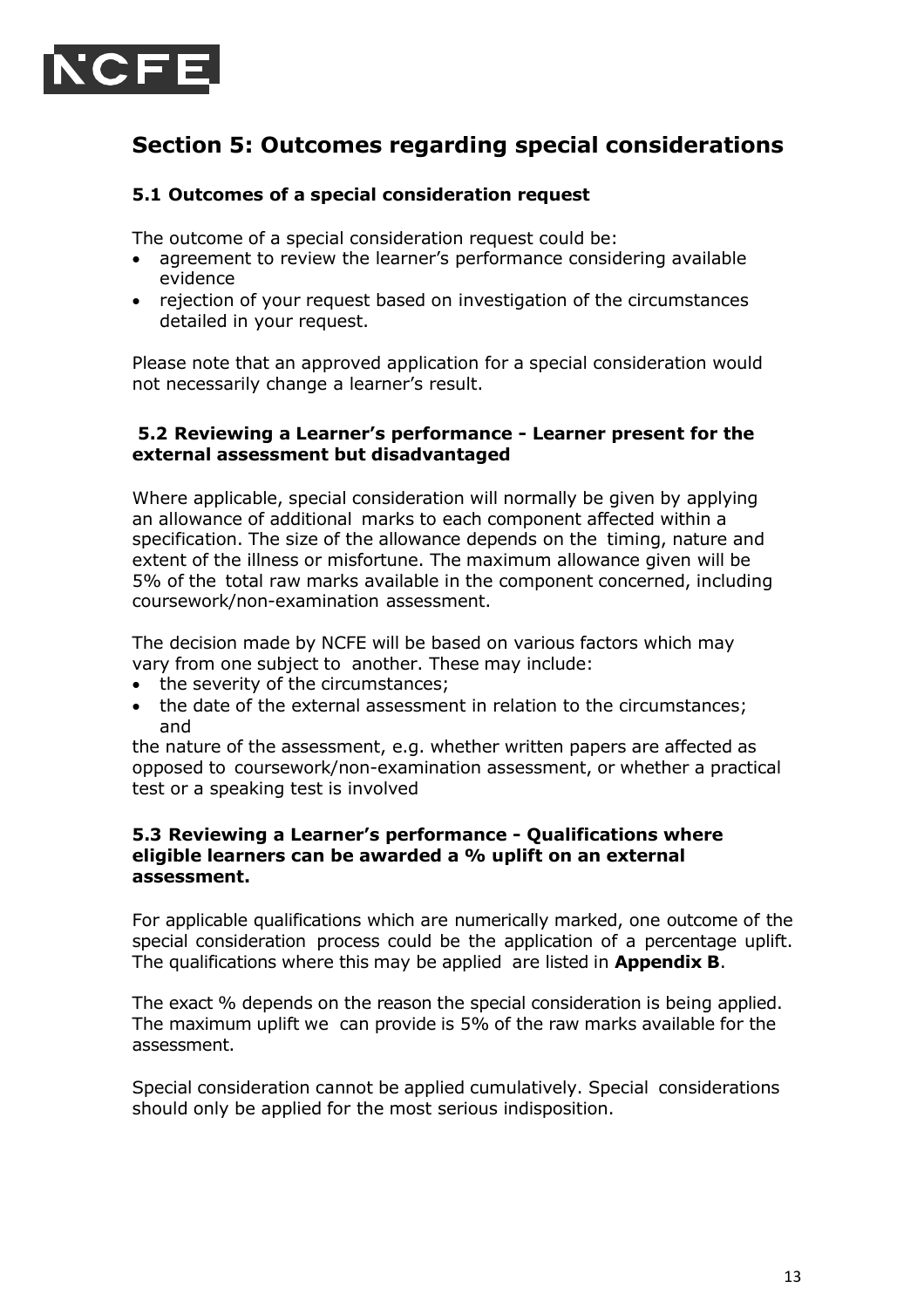

**5% The maximum allowance**, reserved for the most exceptional cases, such as

- terminal illness of the learner
- terminal illness of a parent/carer
- death of a member of the immediate family within two months of the external assessment
- very serious and disruptive crisis/incident at or near the time of the external assessment.

#### **4% Very serious problems** such as:

- life-threatening illness of learner or member of immediate family
- major surgery at or near the time of the external assessment
- severe disease
- very recent death of member of extended family
- severe or permanent bodily injury occurring at the time of the external assessment
- serious crisis/incident at the time of the external assessment.

NB 'Very recent' is defined as within one month of the external assessment(s) taking place.

**3% A more common category** (more cases will fall into this category), including:

- recent traumatic experience such as death of a close friend or distant relative
- recent illness of a more serious nature
- flare-up of a severe congenital/medical condition or a psychological condition
- broken limbs
- organ disease
- physical assault trauma before an external assessment
- recent crisis/incident
- witnessing a distressing event on the day of the external assessment involved.

NB 'Recent' is defined as up to four months prior to the external assessment(s) taking place.

**2% The most common category of allowance** (most cases will fall within this category) including:

- illness at the time of the external assessment
- broken limb on the mend
- concussion
- effects of pregnancy (not pregnancy per se)
- extreme distress on the day of an external assessment (not simply exam related stress)
- allowance on last paper taken in a day when a learner has been booked for three or more external assessments timetabled for the same day and the total duration of those assessments is more than 5 hours 30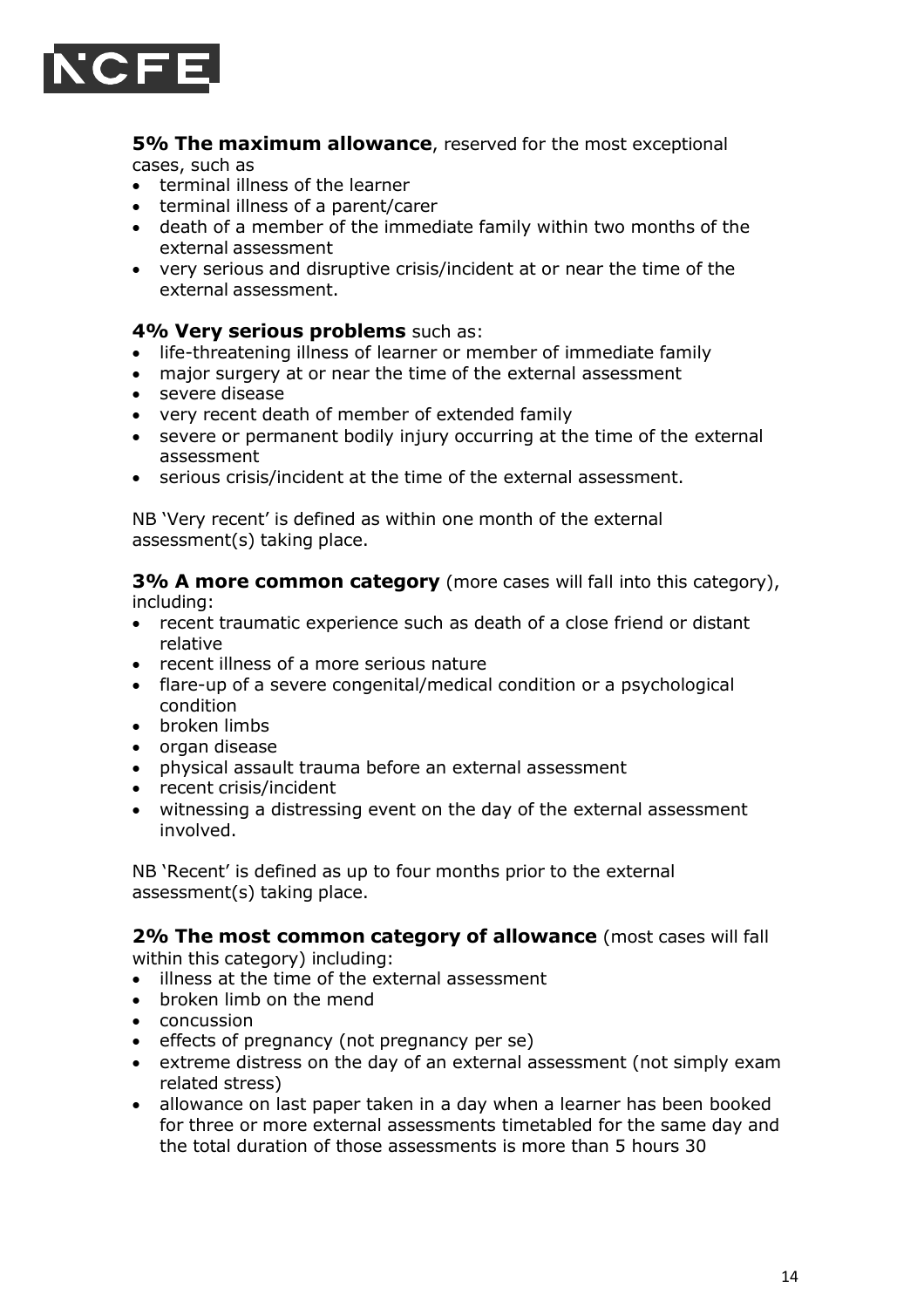

minutes. (Where extra time has been used following formal approval, this should be included in the calculation. Supervised rest breaks must not be included in the total duration of the papers when applying for special consideration.)

#### **1% Reserved for more minor problems:**

- noise during examination which is more than momentary
- illness of another learner which leads to disruption in the examination room
- stress or anxiety for which medication has been prescribed
- hay fever on the day of an examination
- minor upset arising from administrative problems.

Where the request for special consideration fails to meet the criteria it will be rejected.

#### <span id="page-14-0"></span>**5.4 Learners who are absent from a timetabled external assessment for acceptable reasons**

For applicable qualifications which are numerically marked, one outcome of the special consideration process could be the application of a replacement grade. The qualifications where this may be applied are listed in **Appendix B**.

When a learner has missed a timetabled component/unit for acceptable reasons and the centre is prepared to support an application for special consideration, an adjustment may be made to the terminal grade, in applicable qualifications. However, the component/unit must have been missed in the terminal series and 25% or more of the qualification must have been completed. NCFE cannot give advice as to whether a learner is fit to take an external assessment. Centre staff must follow their internal procedures for dealing with learners who feel unwell on the day of an external assessment.

For unitised external assessments taken in a series prior to certification, learners must be re-booked for any missed components at the next assessment opportunity. Unless there are difficulties arising, e.g. group performances which cannot be repeated, special consideration will not be awarded. This principle also applies where entire cohorts miss units due to adverse weather conditions or for any other reason, or where individual candidates miss units as a result of a change of centre.

#### <span id="page-14-1"></span>**5.5 Internally Assessed Components**

Where a learner meets the published criteria for special consideration, i.e. a temporary illness, temporary injury or other indisposition prior to the submission of their work, it may be possible to allow a short extension to the deadline.

It is not possible to grant any other special considerations for internally assessed units as the flexible nature of the qualification allows claims to be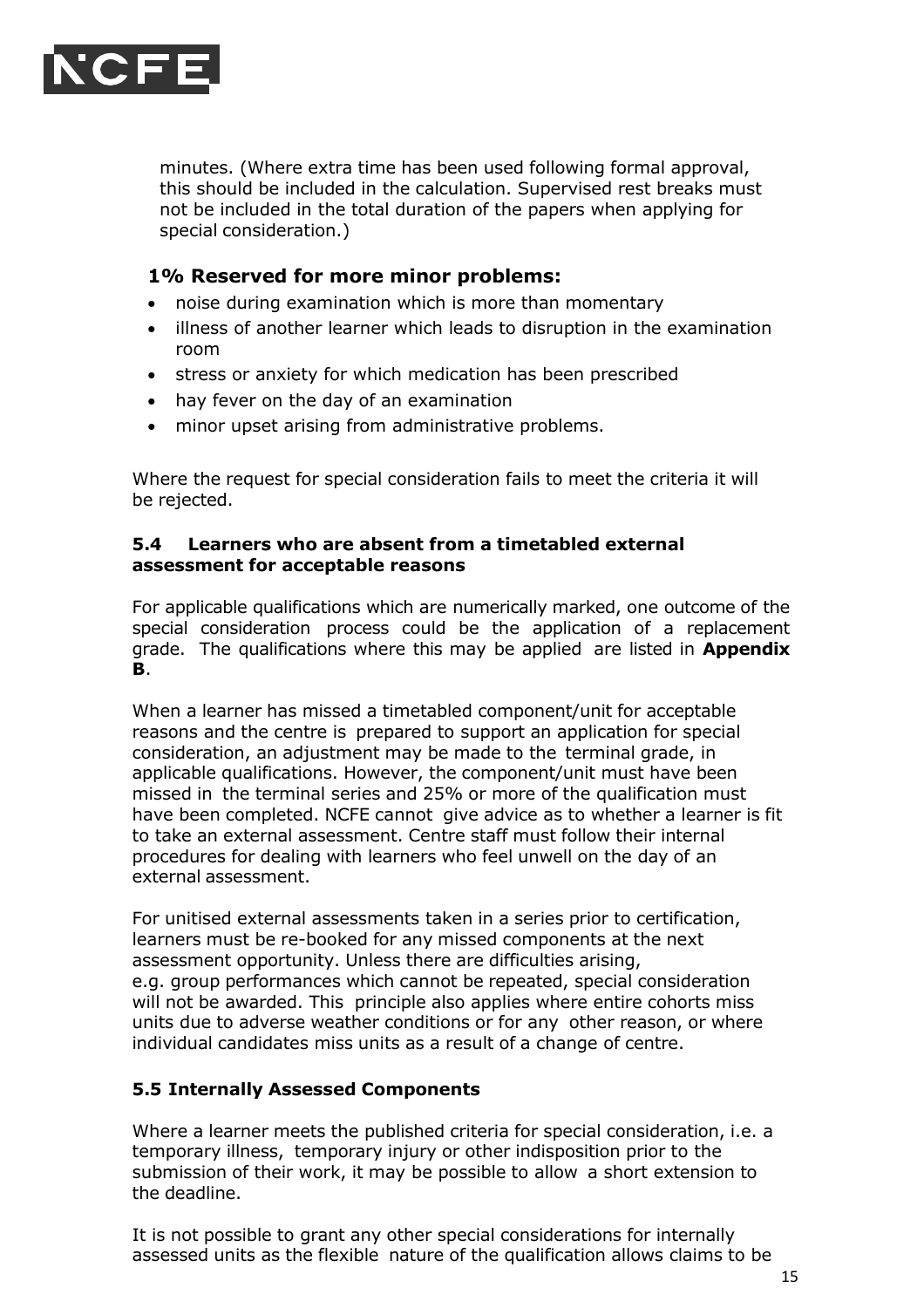

<span id="page-15-0"></span>submitted when the learner is ready to certificate.

#### **5.6 Appeals**

If you or your learners do not believe we have applied this policy correctly in a fair and consistent way, you may submit an appeal in line with our Appeals Policy, which is available on [www.qualhub.co.uk.](http://www.qualhub.co.uk/)

For further information, please contact our Customer Support Team on 0191 239 8000 or at [customersupport@ncfe.org.uk](mailto:customersupport@ncfe.org.uk)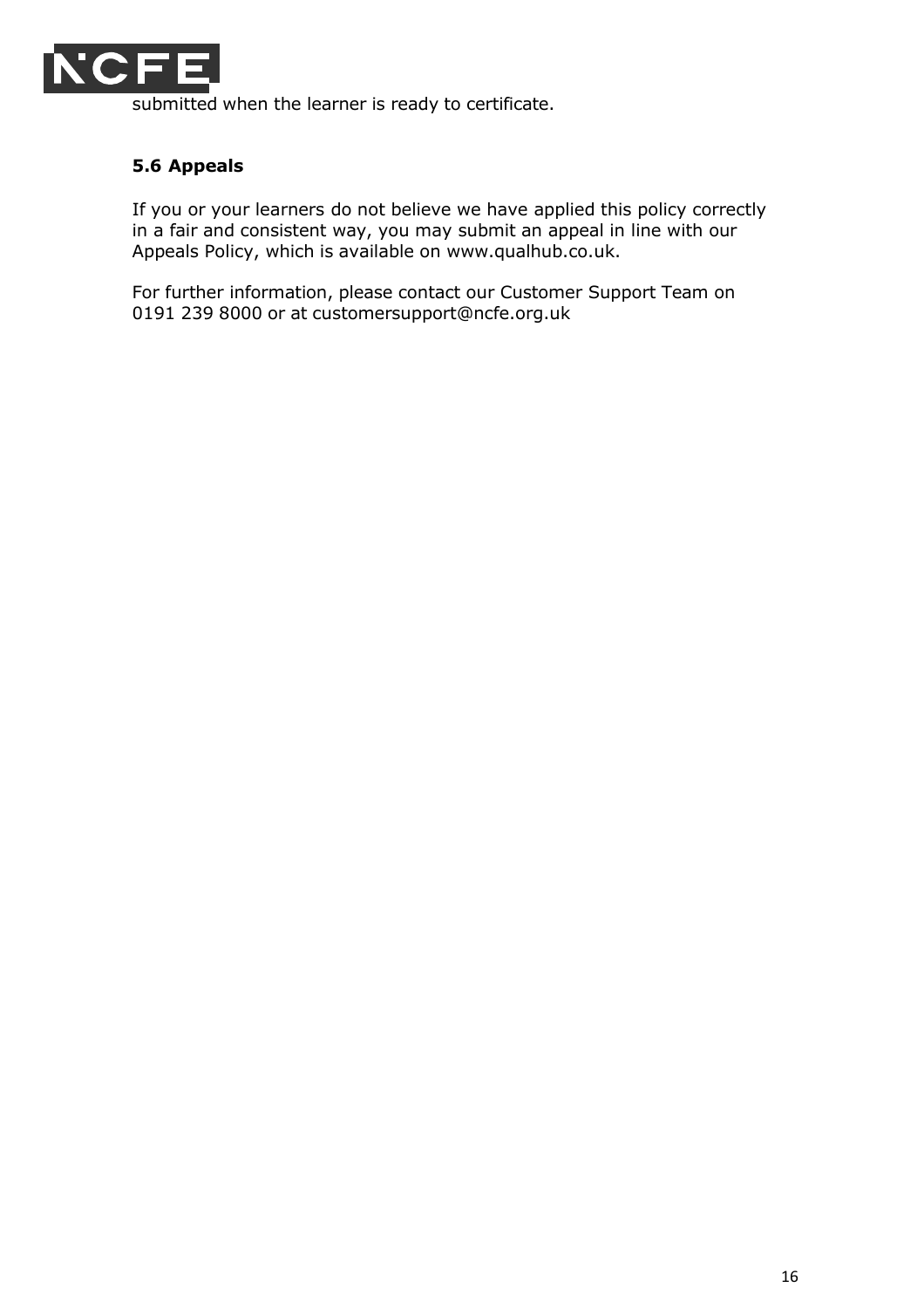<span id="page-16-0"></span>

### **Section 6: Confidentiality of data and information**

#### <span id="page-16-1"></span>**6.1 Data Protection and GDPR**

We may need access to confidential information and where this is necessary, we will ensure that such information is kept secure, only used for the purposes of the relevant request and handled at all times in accordance with prevailing data protection legislation. We do not disclose confidential information to third parties unless we are required to do so, for example by our regulators, law enforcement or statutory bodies.

When requesting copies of valid supporting evidence of learner need for the purpose to review the request of special consideration, we will do this via a secure file transferring platform. Any learner evidence provided for such requests will be reviewed only for the purposes of special consideration and will be retained for no longer than 30 working days.

We aim to access and retain original evidence or information; if original records cannot be retained, we will photocopy the original and record the copy as authentic.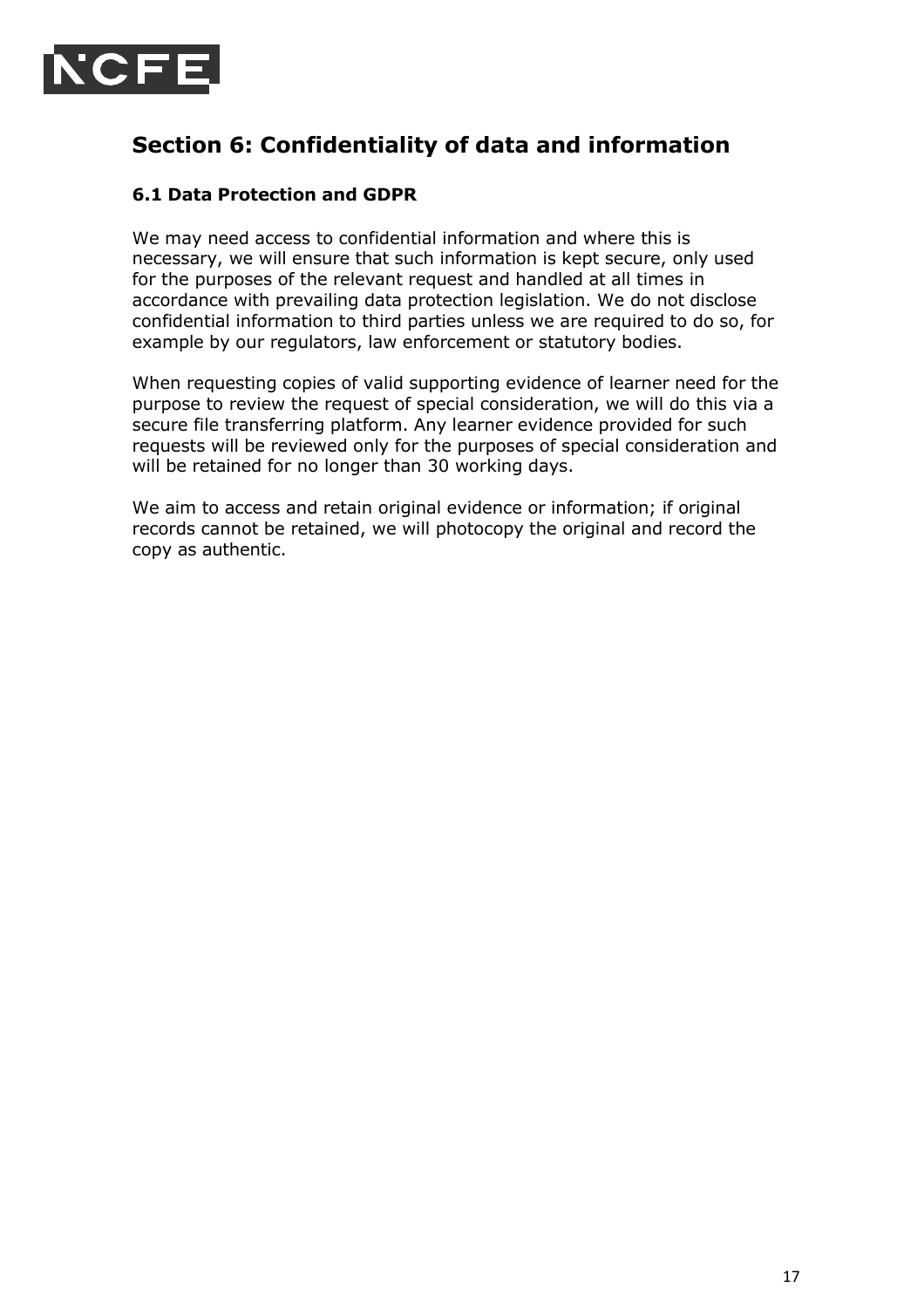<span id="page-17-0"></span>

### **Section 7: Contact information**

If you have any queries about the contents of the policy, please contact the Customer Support team.

Email: [customersupport@ncfe.org.uk](mailto:customersupport@ncfe.org.uk)

Telephone\*: 0191 239 8000

NCFE Q6, Quorum Business Park Benton Lane Newcastle upon Tyne NE12 8BT

\*To continue to improve our levels of customer service, telephone calls may be recorded.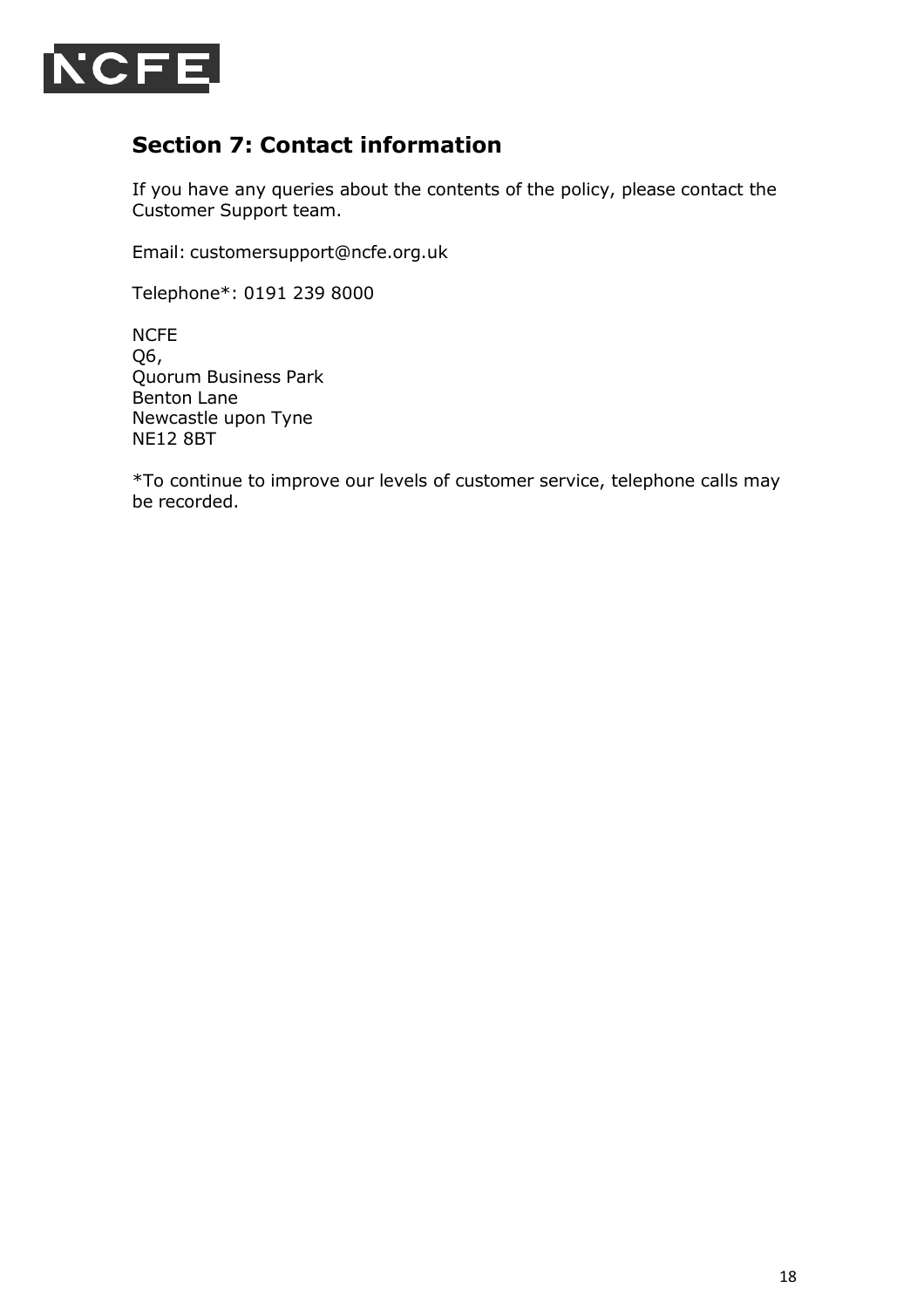<span id="page-18-0"></span>

### **Appendix A - Our qualifications regulators**

England: **Ofqual**

Spring Place Herald Avenue Coventry CV5 6UB

Email [public.enquiries@ofqual.gov.uk](mailto:public.enquiries@ofqual.gov.uk) Telephone 0300 303 3344

Wales: **Qualifications Wales** Q2 Building Pencarn Lane Imperial Park Coedkernew Newport NP10 8AR

> Email [enquiries@qualificationswales.org](mailto:enquiries@qualificationswales.org) Telephone 01633 373 222

Northern Ireland: **CCEA**

The Council for Curriculum, Examinations and Assessment (CCEA) 29 Clarendon Road Clarendon Dock Belfast BT1 3BG

Email [info@ccea.org.uk](mailto:info@ccea.org.uk) Telephone 028 9026 1200